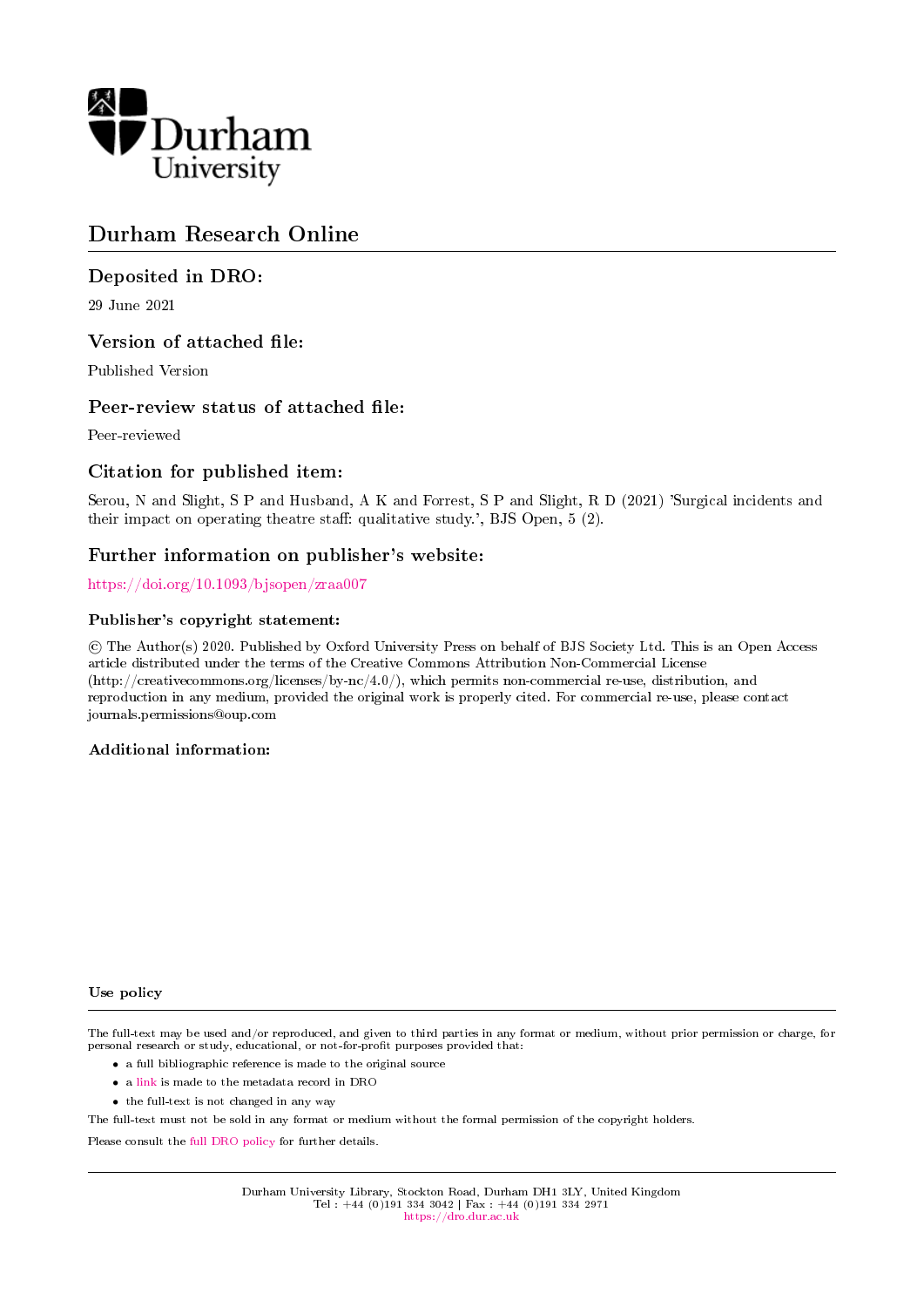# <span id="page-1-0"></span>Surgical incidents and their impact on operating theatre staff: qualitative study

N. Serou (D  $^{1,2,3},$  S.P. Slight $^{1,4,5,*},$  A.K. Husband $^{1},$  S.P. Forrest $^{6}$  and R.D. Slight $^{4,5}$ 

1 School of Pharmacy, Newcastle University, Newcastle upon Tyne, UK

 $^{\rm 2}$ Operating Theatres, Singleton Hospital, Swansea Bay University Health Board, Swansea, UK

3 Swansea Medical School, Swansea University, Swansea, UK

4 Population Health Sciences Institute, Newcastle University, Newcastle upon Tyne, UK

5 Newcastle upon Tyne Hospitals NHS Foundation Trust, Newcastle upon Tyne, UK

6 Department of Sociology, Durham University, Durham, UK

\*Correspondence to: School of Pharmacy, King George VI Building, Queen Victoria Road, Newcastle upon Tyne NE1 7RU, UK (e-mail: sarah.slight@ncl.ac.uk)

#### Abstract

Background: Surgical incidents can have significant effects on both patients and health professionals, including emotional distress and depression. The aim of this study was to explore the personal and professional impacts of surgical incidents on operating theatre staff.

Methods: Face-to-face semistructured interviews were conducted with a range of different healthcare professionals working in operating theatres, including surgeons and anaesthetists, operating department practitioners, and theatre nurses, and across different surgical specialties at five different hospitals. All interviews were audio recorded, transcribed verbatim, and analysed using an inductive thematic approach, which involved reading and re-reading the transcripts, assigning preliminary codes, and searching for patterns and themes within the codes, with the aid of NVivo 12 software. These emerging themes were discussed with the wider research team to gain their input.

Results: Some 45 interviews were conducted, generally lasting between 30 and 75 min. Three overarching themes emerged: personal and professional impact; impact of the investigation process; and positive consequences or impact. Participants recalled experiencing negative emotions following surgical incidents that depended on the severity of the incident, patient outcomes, and the support that staff received. A culture of blame, inadequate support, and lack of a clear and transparent investigative process appeared to worsen impact.

Conclusion: The study indicated that more support is needed for operating theatre staff involved in surgical incidents. Greater transparency and better information during the investigation of such incidents for staff are still needed.

## Introduction

Medical errors are thought to affect around 16 per cent of patients admitted to hospital, with 50 per cent of these occurring during surgical procedures<sup>[1](#page-5-0),[2](#page-5-0)</sup>. A 'surgical incident' can occur during a surgical or invasive procedure, and may result in patient harm. A recent assessment of the problem in the UK National Health Service (NHS) identified 314 reported surgical incidents in the interval between April 2019 and December 2019, with 165 due to wrong-site surgery, 91 a retained foreign object, and 58 a con-sequence of wrong implant/prosthesis<sup>[3](#page-5-0)</sup>.

Health professionals have been recognized as secondary victims of medical errors<sup>[4,5](#page-5-0)</sup>, defined as 'a health care provider involved in an unanticipated adverse patient event, medical error and/or a patient related-injury, who becomes victimized in the sense that the provider is traumatized by the event'<sup>[5](#page-5-0),[6](#page-5-0)</sup>. Studies<sup>[7,8](#page-5-0)</sup> have highlighted that, following a surgical incident, surgeons, theatre nurses, and other health professionals can experience emotional distress and depression, with symptoms similar to those of posttraumatic stress syndrome. A survey of 7900 surgeons indicated

that, following their involvement in a surgical incident, they experienced low quality of life, anxiety, burnout, and depression in the following 3 months<sup>[5,6](#page-5-0)</sup> Such experiences not only affect surgeons and their families, but can also have an adverse impact on the provision of care, clinical performance, and patient safety<sup>[4,5](#page-5-0)</sup>. These surgical incidents can have enduring effects and, in some instances, the individuals may never fully recover and may con-sider changing profession<sup>7,[9](#page-5-0)-[11](#page-5-0)</sup>. Some studies indicate that an ad-verse event can lead to increase in use of illicit drugs<sup>[9](#page-5-0)</sup>, addiction to alcohol, decrease in quality of life, depression, and burn- $out<sup>12,13</sup>$  $out<sup>12,13</sup>$  $out<sup>12,13</sup>$ .

A systematic review $14$  to investigate the impact surgical incidents can have on operating theatre staff highlighted how little had been published on the impact of surgical incidents on the wider operating team beyond surgeons and anaesthetists, or how surgeons and other a health professionals might change their behaviours following a surgical incident.

The main aim of this qualitative study was to explore the psychological, emotional, and behavioural impact of surgical

Received: May 05, 2020. Accepted: September 1, 2020

<sup>©</sup> The Author(s) 2020. Published by Oxford University Press on behalf of BJS Society Ltd.

This is an Open Access article distributed under the terms of the Creative Commons Attribution Non-Commercial License (http://creativecommons.org/licenses/by-nc/4.0/), which permits non-commercial re-use, distribution, and reproduction in any medium, provided the original work is properly cited. For commercial re-use, please contact journals.permissions@oup.com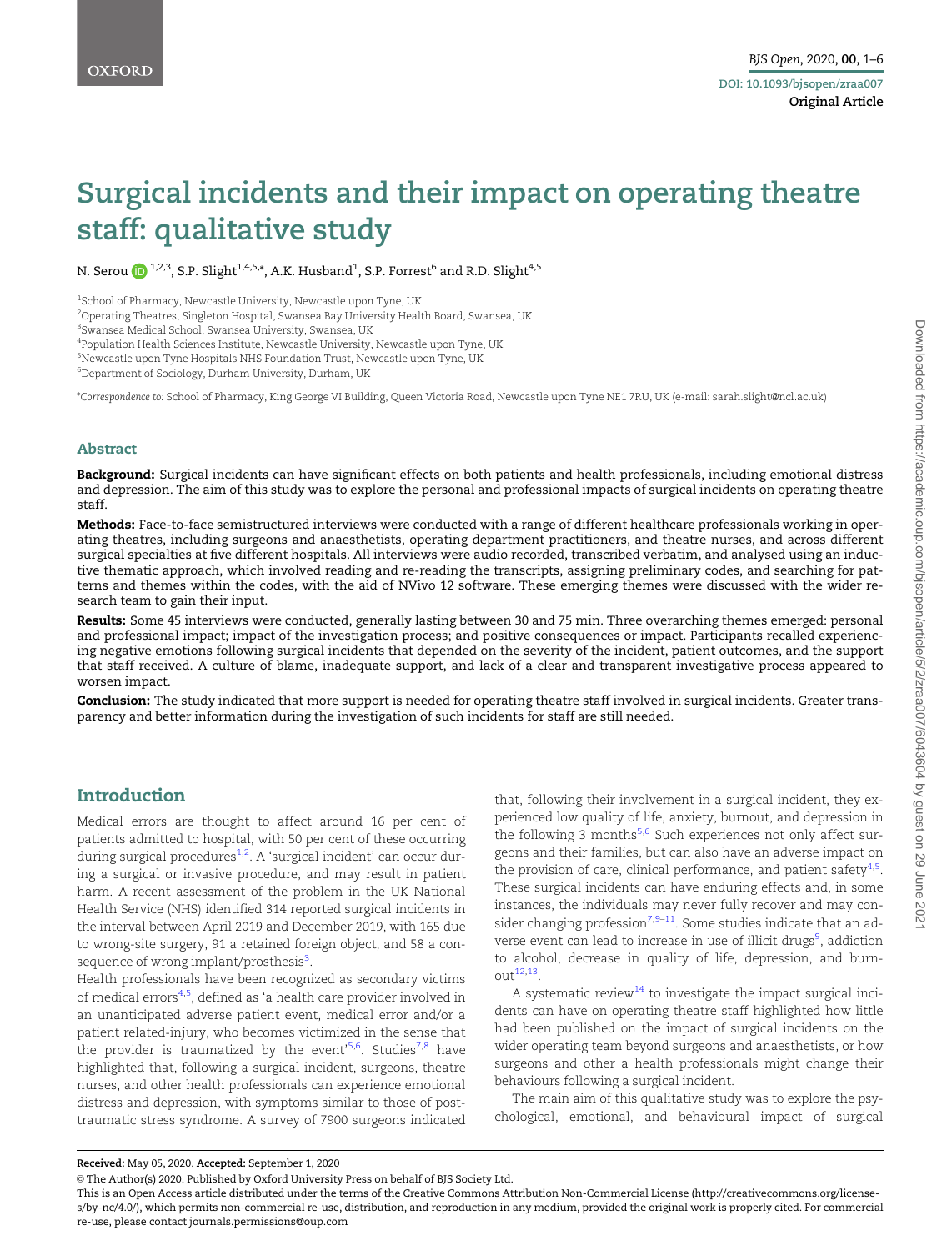<span id="page-2-0"></span>incidents on all operating theatre staff, and how their attitudes or behaviours might change following such events.

## **Methods**

The study was classified as a service evaluation by a University Ethics Committee and Health Research Authority, and registered as such within the organization (research site) concerned (IRAS ID: 237980/1158905/37/907). This study was conducted at five teaching hospital sites within one large NHS Trust that provides multispecialty surgical procedures including emergency and major trauma. A recruitment pack including an invitation letter and information sheet was e-mailed to all theatre staff (medical and non-medical) working across the five hospital sites, asking them if they would be willing to participate in the research study. A range of healthcare professionals working within operating theatres (surgeons, anaesthetists, theatre nurses, operating department practitioners (ODPs), and theatre support workers) were approached and asked if they would like to participate in this study. Purposeful sampling was employed to recruit relevant health professionals working in operating theatres with varied experiences across the five hospitals. Some 129 operating theatre staff were identified through investigation records as being involved in a surgical incident and were all contacted by e-mail. The snowball sampling technique was also used to identify potential participants. Posters promoting the study were displayed on Trust noticeboards and in rest rooms. A summary of the study was also presented to medical and non-medical staff who attended any one of 4 different audit days, and three quality and safety meetings attended by staff working in different specialties, and a broad range of other staff, including patient safety advisors and managers involved in risk management and incident investigations, between March and November 2018. A summary of the study was also presented to the Trust's Safer Surgery Committee and Trust's Safety Culture Committee, chaired by the Trust Board of Directors, encouraging them to both promote and participate in the study. Health professionals were given the opportunity to ask the researcher questions about the study before participating.

All face-to-face interviews took place at a convenient time and location for the interviewee, and without any other individual present. A standard interview topic guide was used to help guide the interview (available on request). Questions in the topic guide were informed by a literature review, and consultation with patient safety and qualitative research experts. The interview schedule was piloted with four experienced theatre nurses for face validity, and included general questions on the possible causes of surgical incidents, the effects these incidents had on the participant, strategies they used to cope with the incident, any change in attitude and behaviour following the event, and their perspectives of the culture of learning from incidents at both an organizational and individual level, and relevant prompts. All interviews were conducted by a single researcher, audio recorded, transcribed verbatim, and analysed using a re-flexive inductive thematic approach<sup>[15](#page-5-0)</sup> with the aid of NVivo 12 (QSR International, Melbourne, Victoria, Australia) $16,17$ . Saturation was achieved when the themes suggested by interviewees from different professional groups began to repeat themselves, and subsequent participants from the different professional group interviews yielded no major new insights. The researcher used a reflexive thematic approach by familiarity with the data through reading and re-reading the transcripts, and assigning preliminary codes to the interviews transcribed. The

researcher also began to identify themes within each transcript (content analysis) $16,17$ . Consideration was given throughout this process to the study objectives, and the identified themes of emotional and behavioural impact of surgical incidents on operating theatre staff, and how their attitudes or behaviours might change after such events. The researcher then generated an index or conceptual framework by which the raw data could be labelled and sorted. This involved identifying recurring themes and concepts, together with the terms used in the interview schedule and wider literature. A workable list of main themes and subthemes was compiled and applied systematically to the whole data set. The researcher interpreted the data and assigned a description to them. Patterns were investigated and relationships between all levels (such as personal and professional impact and nature of the incident) were noted. The researcher also began to build explanations for the recurring patterns and associations in the data. This process involved interrogating the data set as a whole to identify linkages between sets of phenomena and exploring why such linkages occurred. These linkages were displayed on a series of maps to further improve understanding and clarity.

Throughout the analysis, four other researchers independently coded a selection of interview transcripts, and compared and discussed these codes in depth with the initial researcher to reduce researcher bias. Themes or trends generated from each step of the data analysis, or any sections of data that did not support generating themes, were also discussed with the other researchers to uncover bias.

### **Results**

Some 45 face-to-face interviews were conducted between February 2018 and December 2018, each lasting between 30 and 75 min. Participants included eight surgeons, eight anaesthetists, 12 theatre scrub nurses, nine ODPs and eight healthcare assistants from different surgical specialties across five hospital sites ([Table 1](#page-3-0)). All participants described incidents that could be considered moderate in severitythere was moderate increase in treatment following surgery.

#### Personal and professional impact

Most of the theatre staff interviewed (36 of 45) felt that surgical incidents had both a personal and professional impact on them. One member of the junior theatre staff described how it had a 'very big impact on personal life and on professional life', influencing the way she worked and work-related decision-making. An ODP questioned her ability to do her job, leading to a sense of low esteem, whereas another theatre staff member described how it 'made me doubt in my abilities to be a scrub nurse, to count, to see with my eyes, to trust what my eyes are seeing'.

Some 32 participants described short- or long-lived negative emotional impacts. In the short term, these included loss of confidence, personal life interference (social impact), anger, anxiety, sadness, worrying about their job and career progression, sickness, and depression. In the long term, negative impacts included losing trust and confidence in other health professionals, and being overcautious or risk-averse in clinical practice. The latter sometimes led to confusion and misinterpretation within the team. One general surgery consultant described feeling sad about surgical incidents that had happened in the past and having to deal with it in his own way. A vascular theatre nurse described how recalling a past incident evoked an emotion of anger and frustration: 'Last year a patient was anaesthetized and is on the operating table and all of a sudden during the 'time-out' phase of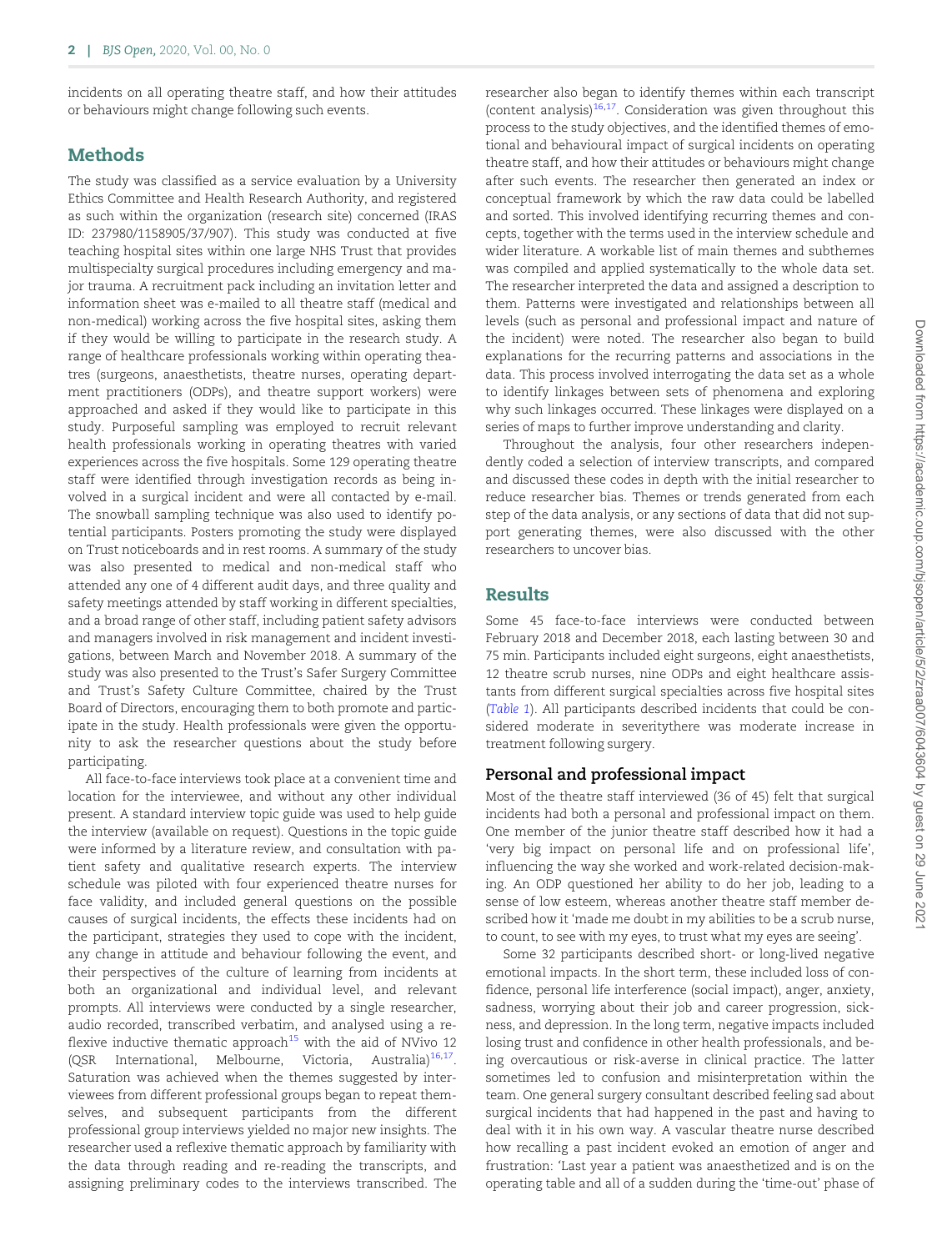#### <span id="page-3-0"></span>Table 1 Details of study participants

| Participant no.                    | Staff job title                                              |
|------------------------------------|--------------------------------------------------------------|
| Р1                                 | Theatre scrub nurse                                          |
| P <sub>2</sub>                     | Ear, nose, and throat consultant surgeon                     |
| P3                                 | Trauma and emergency consultant anaesthetist                 |
| P4                                 | Vascular theatre nurse                                       |
| <b>P5</b>                          | Senior ODP                                                   |
| P6                                 | General surgery consultant                                   |
| P7                                 | Theatre Support worker                                       |
| P8                                 | Obstetrics surgical trainee                                  |
| P9                                 | ODP                                                          |
| P <sub>10</sub>                    | Theatre Support worker                                       |
| P11                                | Theatre scrub nurse                                          |
| P <sub>12</sub>                    | Anaesthetist, senior registrar                               |
| P13                                | Theatre support worker                                       |
| P14                                | General surgery registrar                                    |
| P <sub>15</sub>                    | Theatre scrub nurse                                          |
| P16                                | Orthopaedic consultant surgeon                               |
| P17                                | Theatre support worker                                       |
| P <sub>18</sub>                    | Anaesthetist, junior registrar                               |
| P <sub>19</sub>                    | Theatre scrub nurse                                          |
| P <sub>20</sub><br>P <sub>21</sub> | Vascular consultant surgeon                                  |
|                                    | Theatre scrub nurse                                          |
| P <sub>22</sub><br>P23             | Theatre support worker                                       |
| P <sub>24</sub>                    | Trauma and emergency anaesthetist, junior registrar          |
| P25                                | Theatre support worker<br>Paediatric consultant anaesthetist |
| P <sub>26</sub>                    | Orthopaedic senior nurse                                     |
| P <sub>27</sub>                    | Vascular consultant surgeon                                  |
| P <sub>28</sub>                    | Theatre support worker                                       |
| P <sub>29</sub>                    | Paediatric theatre nurse                                     |
| P30                                | Theatre scrub nurse                                          |
| P31                                | Obstetrics senior nurse                                      |
| P32                                | ODP                                                          |
| P33                                | Paediatric consultant anaesthetist                           |
| P34                                | Orthopaedic theatre nurse                                    |
| P35                                | Consultant anaesthetist                                      |
| P36                                | Senior ODP                                                   |
| P37                                | ODP                                                          |
| P38                                | Theatre support worker                                       |
| P39                                | Senior ODP                                                   |
| P40                                | Obstetrics surgeon, registrar                                |
| P41                                | ODP                                                          |
| P42                                | Senior ODP                                                   |
| P43                                | <b>Consultant Anaesthetist</b>                               |
| P44                                | Lead Theatre nurse                                           |
| P45                                | Senior ODP                                                   |

ODP, operating department practitioner.

the Surgical Safety Checklist we realized that the patient did not sign the consent form. Surgery was cancelled and the patient was rescheduled. It is a massive surgical incident due to negligence from the team as no one checked the patient consent form before putting her to sleep. It really infuriated me; I was really mad on that day and even now'.

It was noted how the same or similar surgical incidents could occur more than once. One consultant anaesthetist explained that 'we can accept that it [surgical incident] is a one-off and we aim to learn from the incident. If the same incident happens again in a month and again in two months' time, then it is very depressing'. A theatre support worker described the range of emotions experienced when a cancer specimen was lost, including guilt, sadness, anger, and rage. The same participant felt that staff were reluctant to admit responsibility owing, in part, to a perceived blame culture.

One anaesthetic trainee recalled how the impact of surgical incidents experienced by theatre staff might be related to the

associated risks of the procedure. She gave two examples: one high-risk patient who died during a procedure; 'even though the death in theatres was termed as a surgical incident, my emotional reaction was less negative as we did everything for the patient'. In a second incident, the patient had been given a regional block on the wrong side of his leg before surgery. The operation was performed, and the patient had severe postoperative complications; 'I was devastated, speechless and the negative emotions I had at that time were severe because it should have not happened'.

#### Impact of the investigation process

The majority of participants (32 of 45) highlighted a lack of transparency in how the investigative process was conducted following surgical incidents. One junior member of theatre staff explained how she was 'not asked to do anything, not scrub, not even for simple cases' and worried about the long-term implications for her future. Another explained how she 'did not know what was going on' during the investigative process, with 'the most stressful bit being because there's a belief around that the surgeons will always try and wriggle themselves out of it and then lay the blame on the scrub staff or on the theatre staff'.

#### Positive consequences

Despite the overwhelmingly negative experiences of surgical incidents, several participants emphasized how surgical incidents had a positive impact on their career and professional development. They highlighted the importance of attentiveness and cautious practice, with one junior ODP recalling: 'I took a positive spin on it [surgical incident] of being more cautious the next time, over checking and being more thorough in my checks and I think it had a positive effect on my overall ability to perform'. One senior anaesthetic nurse explained how it had a positive long-term impact on their professional practice and theatre practices in general: 'professionally it developed me as a practitioner, which I am now, out of that adversity it made me cautious, and from early point of my career, I was able to measure what was expected of me'.

#### **Discussion**

This qualitative study explored the second-victim phenomenon with regard to healthcare professionals, especially those working in operating theatres, in the setting of the UK NHS. This study identified the profound impact of surgical incidents on medical and non-medical operating theatre staff. Consistent with previous research, participants predominantly recalled negative emotions, irrespective of their profession and years of experience<sup>[5](#page-5-0),[11](#page-5-0),[18](#page-5-0)–[22](#page-6-0)</sup>. These negative emotions could be mapped to earlier studies describing six stages to recovery for second vic $tims<sup>23</sup>$ , with most participants in the present study experiencing immediate chaos and confusion after the surgical incident, followed by re-evaluation in isolation, seeking support, worrying about restoring personal and professional integrity, and finally moving on or surviving the surgical incident, but constantly being beleaguered by it ([Table 2](#page-4-0)). The majority of participants described the overall impact as long-lasting.

This study found little difference between the impact that medical and non-medical theatre staff experienced following a surgical incident. Similar to previous studies $^{7,9,10,24}$  $^{7,9,10,24}$  $^{7,9,10,24}$  $^{7,9,10,24}$  $^{7,9,10,24}$  $^{7,9,10,24}$  $^{7,9,10,24}$  $^{7,9,10,24}$  $^{7,9,10,24}$ , most participants emphasized that the surgical incidents affected them both personally and professionally. The severity of the negative emotions experienced appeared to depend on the nature and severity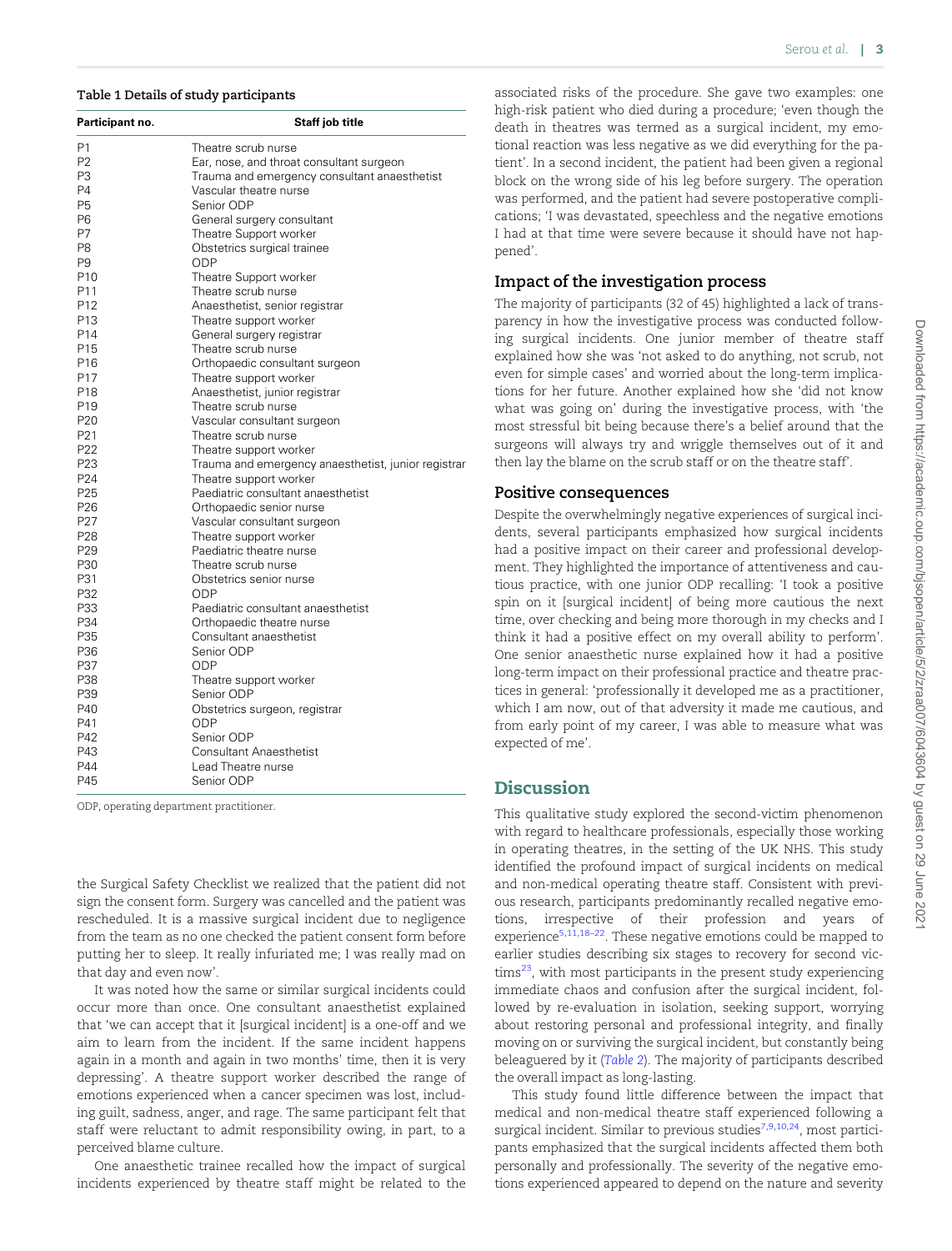<span id="page-4-0"></span>

| <b>Stage</b>                                                                         | <b>Features and characteristics</b>                                                                                                                                                                                       | Example of participant's emotional responses in study                                                                                                                                                                                                                                                                                                                                                                                                                                                                                                            |
|--------------------------------------------------------------------------------------|---------------------------------------------------------------------------------------------------------------------------------------------------------------------------------------------------------------------------|------------------------------------------------------------------------------------------------------------------------------------------------------------------------------------------------------------------------------------------------------------------------------------------------------------------------------------------------------------------------------------------------------------------------------------------------------------------------------------------------------------------------------------------------------------------|
| Stage 1: chaos and accident response<br>Stage 2: intrusive reflections               | This stage involves the participant's reactions<br>soon after the error was made and realized.<br>They experience distraction and seek<br>immediate help                                                                  | 'As soon as I realized I have given a block [regional<br>nerve block for pain relief] on the wrong site, I was<br>completely stunned, speechless, shocked terrified<br>and sick' (anaesthetic registrar, P18)<br>'made me doubt in my [her] abilities to be a scrub                                                                                                                                                                                                                                                                                              |
|                                                                                      | This stage involves the participant's re-<br>evaluation of the incident in self-isolation                                                                                                                                 | nurse, to count, to see with my [her] eyes, to trust<br>what my [her] eyes are seeing' (theatre scrub nurse,<br>P <sub>19</sub>                                                                                                                                                                                                                                                                                                                                                                                                                                  |
| Stage 3: restoring personal integrity                                                | Participants are more worried and fear what<br>others might think of them in clinical practice.<br>They become worried about their professional<br>career and integrity                                                   | 'It was like an earth shattering feeling, there is fear and<br>sometimes embarrassment that I have been<br>involved in an incident. Feared of what others might<br>be thinking of me at work' (orthopaedic senior<br>nurse, P26)                                                                                                                                                                                                                                                                                                                                 |
| Stage 4: enduring the inquisition                                                    | This stage involves the participant's journey<br>through the investigation process and its<br>impact                                                                                                                      | 'So as I said we all been investigated in isolation and I<br>have no idea what they talked to the surgeon<br>involved and what contents were discussed and<br>what results of the discussion was. I was aware the<br>anaesthetist who was involved was called in to<br>explain the circumstances in which the surgery was<br>performed, haven't got any results of what<br>transpired between them. I did not get any detailed<br>feedback as well after the investigation was carried<br>out. It was very stressful experience' (senior ODP,<br>P5)             |
| Stage 5: obtaining emotional first aid                                               | This stage involves seeking support from trusted<br>colleague(s), manager(s) or supervisor, and<br>family member                                                                                                          | 'My clinical educator had a very good influence in me, I<br>trusted him at that time and he sort of opened my<br>eyes that these things happen and what you can get<br>out of them is learning and that what I managed to<br>do' (ODP, P32)                                                                                                                                                                                                                                                                                                                      |
| Stage 6: Moving on (need to select 1 of 3):<br>Dropping out<br>Surviving<br>Thriving | This stage represents participants coping with<br>the incident based on the support they have<br>received. Some participants consider quitting<br>the profession, some are more resilient and<br>learn from the incidents | One anaesthetic registrar was encouraged to reflect on<br>the surgical incident and 'talk to the [his] fellow<br>colleagues about the incident and 'the Stop before<br>you block' project, which I have initiated following<br>the incident, was drafted within the theatre policies<br>and procedure. I was thrilled and pleased as my<br>incident had a positive effect on the theatre<br>practices. I have even given a speech in conference<br>on my project. It really helped me to cope with my<br>initial negative emotions' (anaesthetic registrar, P18) |

of the incident, patient outcomes, causative factors, support received, and the investigative process. Participants felt that the negative impact was very profound after what was perceived to be a preventable or avoidable surgical incident, compared with those that were perceived as non-preventable or inevitable.

The present study found that operating theatre staff were affected both by the incident itself and by the manner in which the incident was handled, as noted elsewhere $20,21,25$  $20,21,25$  $20,21,25$  $20,21,25$  $20,21,25$ . A culture of blame, inadequate support, and a lack of a clear and transparent investigation seemed to deepen and extend the impact of the original incident. Clinician-led reviews created suspicion among those being investigated, leading staff to question how much information they should disclose. Most participants commented on inadequate organizational support and, when support was received, that it was often chaotic. This study suggests that more support needs to be offered during the investigative process, and in an organized fashion, to operating theatre staff involved in surgical incidents.

Medical errors cause patient harm primarily owing to human or systemic factors<sup>[2](#page-5-0),[10](#page-5-0),26–28</sup>. There is a risk of human error behind every endeavour, but health professionals should be held accountable only for things under their control. Following patient safety incidents, the current practice in NHS organizations often includes system improvements, such as change of policy or clinical practice based on 'one size fits all'<sup>26,27,29</sup>. Researchers from improvement science propose complex adaptive theory, which requires the NHS hierarchy to move away from standard responses to patient safety incidents, and instead reflect on the complexity of the healthcare system and how to support clinical staff adequately $29$ . The complex nature of everyday clinical work still needs to be acknowledged correctly, and that far more things get done correctly than wrongly $^{26,27,29}$  $^{26,27,29}$  $^{26,27,29}$  $^{26,27,29}$  $^{26,27,29}$  $^{26,27,29}$  $^{26,27,29}$ .

The importance of promoting just culture in organizations following incidents has been emphasized elsewhere<sup>30-33</sup>, including guidelines for NHS leaders and managers<sup>[34](#page-6-0)</sup>. The aviation industry and military employ trained human factors experts to support organizations, managers, and staff during the investigative and learning process following safety incidents<sup>35-38</sup>. More work needs be to done by healthcare organizations to explore how these roles could be adopted to promote effective investigation and safe learning systems. Multidisciplinary team input to review or investigate the incidents, to improve shared learning and emphasize the importance of safety, has been suggested as a reasonable approach<sup>[27](#page-6-0),[39,40](#page-6-0)</sup>.

Some participants in the study highlighted the positive impact that the surgical incidents had on them, which was primarily dependent on the support they received, a finding widely highlighted in previous research<sup>[4](#page-5-0),[5](#page-5-0)</sup>. Resilience and adaptability are considered key to the sustainability of the workforce in complex healthcare system such as the NHS $^{29,41}$  $^{29,41}$  $^{29,41}$  $^{29,41}$  $^{29,41}$ .

Several institutions in the USA and Europe have developed formal second-victim support programmes that allow health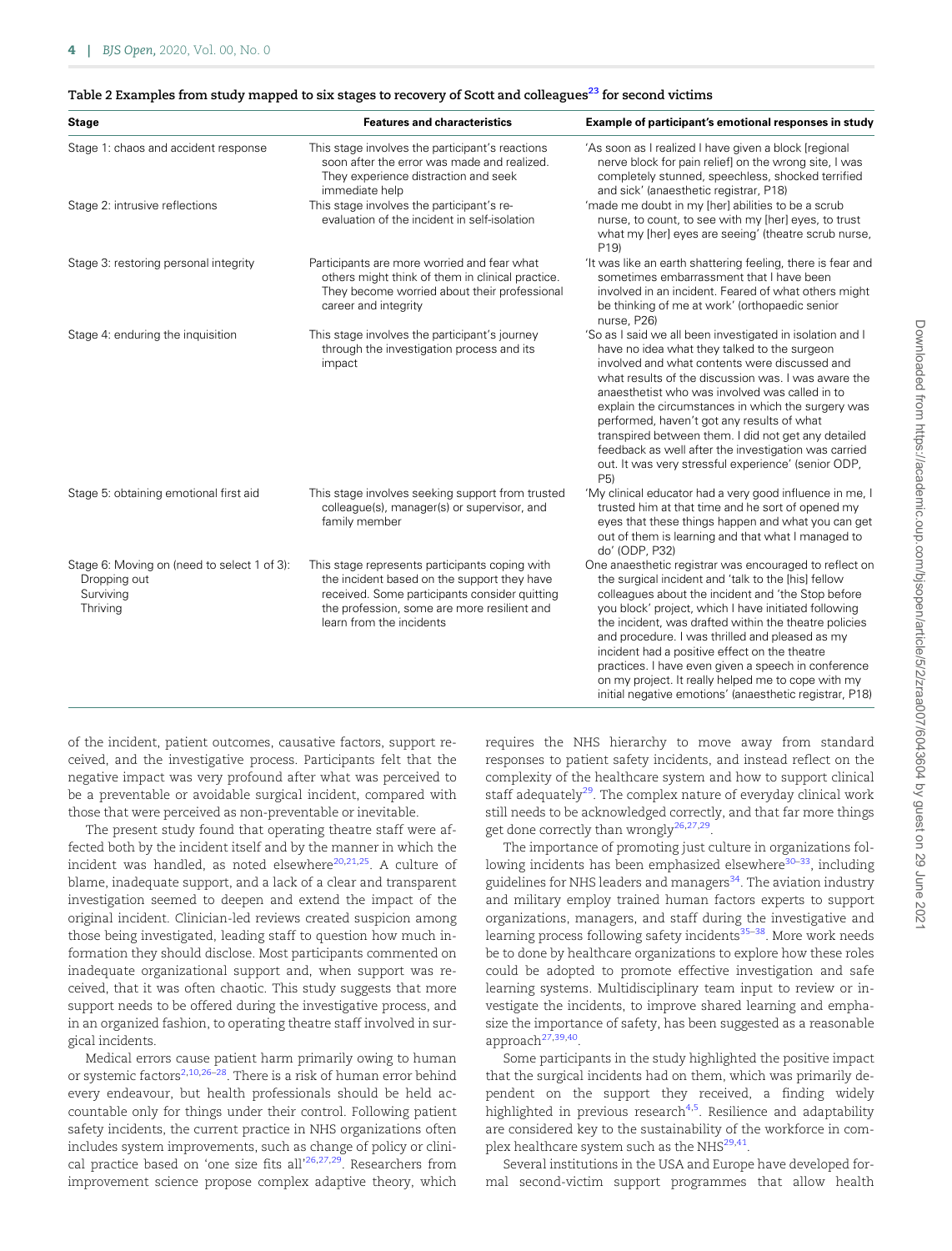#### <span id="page-5-0"></span>Table 3 Potential recommendations from study

| Recommendation                   | <b>Brief description</b>                                                                                                                                                                                                                                                                                                                                                                                                                                                                                                                                                                           |  |
|----------------------------------|----------------------------------------------------------------------------------------------------------------------------------------------------------------------------------------------------------------------------------------------------------------------------------------------------------------------------------------------------------------------------------------------------------------------------------------------------------------------------------------------------------------------------------------------------------------------------------------------------|--|
| Support following incidents      | One-to-one support sessions: support should to structured and meet individual needs. This could<br>be an informal one-to-one discussion with a senior colleague soon after the incident, with a<br>second follow-up meeting offered, if necessary. Individuals should consider and be supported<br>to take some time off work in the aftermath of a surgical incident, if needed, as the<br>psychological impact might affect their concentration and continual performance<br>Debriefing sessions: these should follow the incident to deconstruct the incident and encourage<br>learning from it |  |
|                                  | Mentoring: senior colleagues or managers should provide health professionals with peer support<br>or mentoring programmes                                                                                                                                                                                                                                                                                                                                                                                                                                                                          |  |
| Investigation or inquiry process | To have an open and transparent process in analysing the event, with the individual kept fully<br>informed while the incident is investigated                                                                                                                                                                                                                                                                                                                                                                                                                                                      |  |
|                                  | NHS managers and incident investigators need to reflect on the complexity of the healthcare<br>system while investigating incidents                                                                                                                                                                                                                                                                                                                                                                                                                                                                |  |
|                                  | Need to find innovative ways to support frontline clinical staff                                                                                                                                                                                                                                                                                                                                                                                                                                                                                                                                   |  |

NHS, National Health Service.

professionals to cope with their emotional distress by obtaining timely support in an empathetic, confidential, non-judgemental environment<sup>4,6,42</sup>. The Resilience in Stressful Events (RISE) programme is a multidisciplinary second-victim work programme initiated by John Hopkins University, which supports healthcare workers who were involved in a patient safety incident<sup>[42](#page-6-0)</sup>. Research needs to be conducted to explore how these supporting structures could be adapted for use in the NHS. A list of potential recommendations is shown in Table 3.

This study has a number of limitations. It was confined to staff working in either the anaesthetic room or operating theatre. Staff working in preassessment and postanaesthetic care or recovery units, who can be considered part of the surgical team, were excluded. There is a risk of self-selection bias, as health professionals chose whether or not to participate in this study, although participants varied in profession, sex, and years in practice. The extent to which the findings can be generalized across the NHS is unknown, but the present results do seem to echo the findings in other healthcare systems.

#### Acknowledgements

The authors thank K. Moorthy, consultant surgeon, and K. Brown, lead theatre nurse, for support and guidance to the main author during this research study; and all operating theatre staff on their contribution to, and participation, in this study.

Disclosure. The authors declare no conflict of interest.

## References

- [1](#page-1-0). Classen DC, Resar R, Griffin F, Federico F, Frankel T, Kimmel N et al. 'Global trigger tool' shows that adverse events in hospitals may be ten times greater than previously measured. Health Aff (Millwood) 2011;30:581–589
- [2](#page-1-0). Vincent C, Neale G, Woloshynowych M. Adverse events in British hospitals: preliminary retrospective record review. BMJ 2001;322: 517–519
- [3](#page-1-0). NHS England and NHS Improvement. Provisional Publication of Never Events Reported as Occurring between 1 April and 31 December 2019. [https://improvement.nhs.uk/documents/6401/](https://improvement.nhs.uk/documents/6401/Provisional_publication_-_NE_1_April_-_31_December_2019.pdf) [Provisional\\_publication\\_-\\_NE\\_1\\_April\\_-\\_31\\_December\\_2019.pdf](https://improvement.nhs.uk/documents/6401/Provisional_publication_-_NE_1_April_-_31_December_2019.pdf) (accessed 18 February 2020)
- [4.](#page-1-0) Pratt S, Kenney L, Scott SD, Wu AW. How to develop a second victim support program: a toolkit for health care organizations. Jt Comm J Qual Patient Saf 2012;38:235–240
- [5.](#page-1-0) Seys D, Wu AW, Van Gerven E, Vleugels A, Euwema M, Panella M et al. Health care professionals as second victims after adverse events: a systematic review. Eval Health Prof 2013;36:135–162
- Scott SD, Hirschinger LE, Cox KR, McCoig M, Hahn-Cover K, Epperly KM et al. Caring for our own: deploying a systemwide second victim rapid response team. Jt Comm J Qual Patient Saf 2010;36:233–240
- [7.](#page-1-0) Pinto A, Faiz O, Bicknell C, Vincent C. Acute traumatic stress among surgeons after major surgical complications. Am J Surg 2014;208: 642–647
- [8.](#page-1-0) Chard R. How perioperative nurses define, attribute causes of, and react to intraoperative nursing errors. AORN J 2009;91: 132–145
- [9.](#page-1-0) Pinto A, Faiz O, Bicknell C, Vincent C. Surgical complications and their implications for surgeons' well-being. Br J Surg 2013;100:1748–1755
- [10.](#page-3-0) Pinto A, Faiz O, Vincent C. Managing the after effects of serious patient safety incidents in the NHS: an online survey study. BMJ Qual Saf 2012;21:1001–1008
- [11.](#page-3-0) Stewart K, Lawton R, Harrison R. Supporting 'second victims' is a system-wide responsibility. BMJ 2015;350:h2341
- [12.](#page-1-0) Balogun JA, Bramall AN, Bernstein M. How surgical trainees handle catastrophic errors: a qualitative study. J Surg Educ 2015;72: 1179–1184
- [13.](#page-1-0) Skevington S M., Langdon J E., Giddins G. 'Skating on thin ice?' Consultant surgeon's contemporary experience of adverse surgical events. Psychol Health Med 2012;17:1–16
- [14.](#page-1-0) Serou N, Sahota LM, Husband AK, Forrest SP, Moorthy K, Vincent C et al. Systematic review of psychological, emotional and behavioural impacts of surgical incidents on operating theatre staff. BJS Open 2017;1:106–113
- [15.](#page-2-0) Braun V, Clarke V. Reflecting on reflexive thematic analysis. Qualitative Research in Sport Exercise and Health 2019;11:589–597
- [16.](#page-2-0) Creswell JW. Qualitative Inquiry and Research Design; Choosing among Five Approaches (3rd edn). California, USA: SAGE Publications, 2013
- [17.](#page-2-0) Creswell JW. Educational Research: Planning, Conducting, and Evaluating Quantitative and Qualitative Research (5th edn). London, UK: Pearson Education, 2014
- 18. Seys D, Scott S, Wu A, Van Gerven E, Vleugels A, Euwema M et al. Supporting involved health care professionals (second victims) following an adverse health event: a literature review. Int J Nurs Stud 2013; 50:678–687